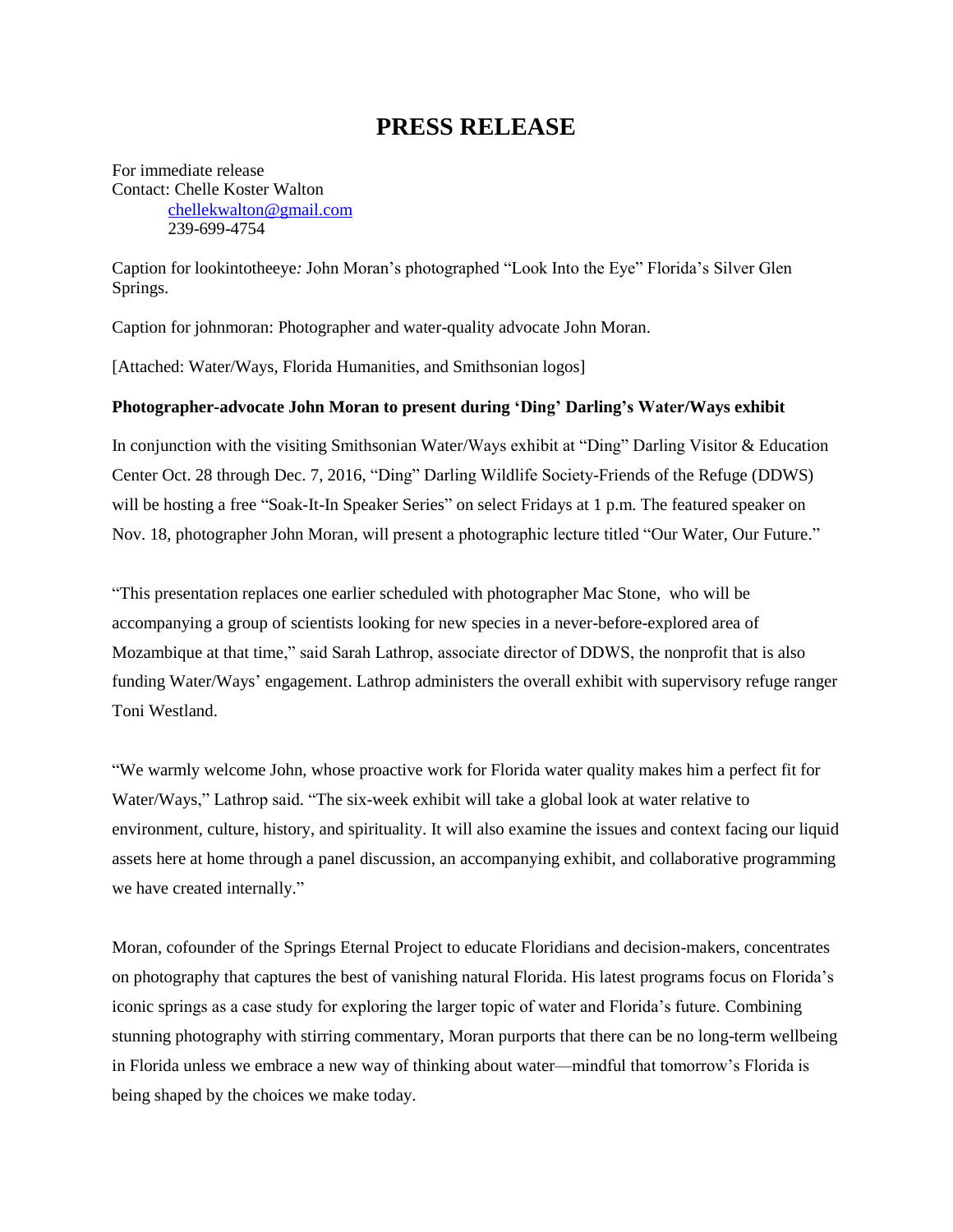"'Our Water, Our Future' pairs photos from my 30-year archive, and historical photos from state archives, with contemporary views to create a then-and-now narrative of Florida's springs and rivers, and the changes we have seen," said the photographer.

Admission to the lecture is free but limited on a first-come basis. The schedule of all free presentations in the series is listed below. All begin at 1 p.m.

Oct. 28 – Author Ellen Prager – Ocean Trivia program Nov. 4 – Author Cynthia Barnett – Blue Revolution: A Water Ethic for Florida and America Nov. 18 – Nature Photographer John Moran – Our Water, Our Future Dec. 2 – "Water: Have We Missed the Boat?" interactive panel discussion

Also as a part of Water/Ways programming, DDWS will be showing a water-related film series sponsored by LCEC on Wednesdays. The Southwest Florida Fine Craft Guild is mounting an artful water and nature exhibition titled "Engulfed" during the event, and an exhibit of Mac Stone's water-related Everglades' photography will also be on display.

Special Saturday family programs, giveaways, interactive water features, and other activities are also scheduled. On Saturday, Nov. 26, a Kids Fishing Derby will take place on the Sanibel causeway in conjunction with the exhibit. WaterVentures Florida's Learning Lab will make a one-day stop on Saturday, Dec. 3. Tarpon Bay Explorers, the refuge's recreation concession, will offer a 10 percent discount on 10 of its Saturday Nature & Sea Life cruises during Water/Ways.

"The outstanding, state-of the-art Smithsonian Water/Ways exhibit lies at the heart of an exciting, engaging six weeks of programming for kids and adults. We hope it will ultimately send the message that we all need to work together to preserve our valuable, vanishing water resources," said Ranger Westland. "We are honored to be among the select venues hosting the exhibit."

For a full schedule of Water/Ways programming, visit dingdarlingsociety.org/articles/waterways.

## ABOUT WATER/WAYS

Through a highly competitive bidding process, 'Ding' Darling was chosen as one of only six Florida locations to host the new Water/Ways. The exhibit, part of the Smithsonian's Museum on Main Street (MoMS) program, examines water as an environmental necessity and important cultural element. Water covers more than 71 percent of Earth's surface, having an impact on climate, health, economics, politics, agriculture, transportation, and industry.